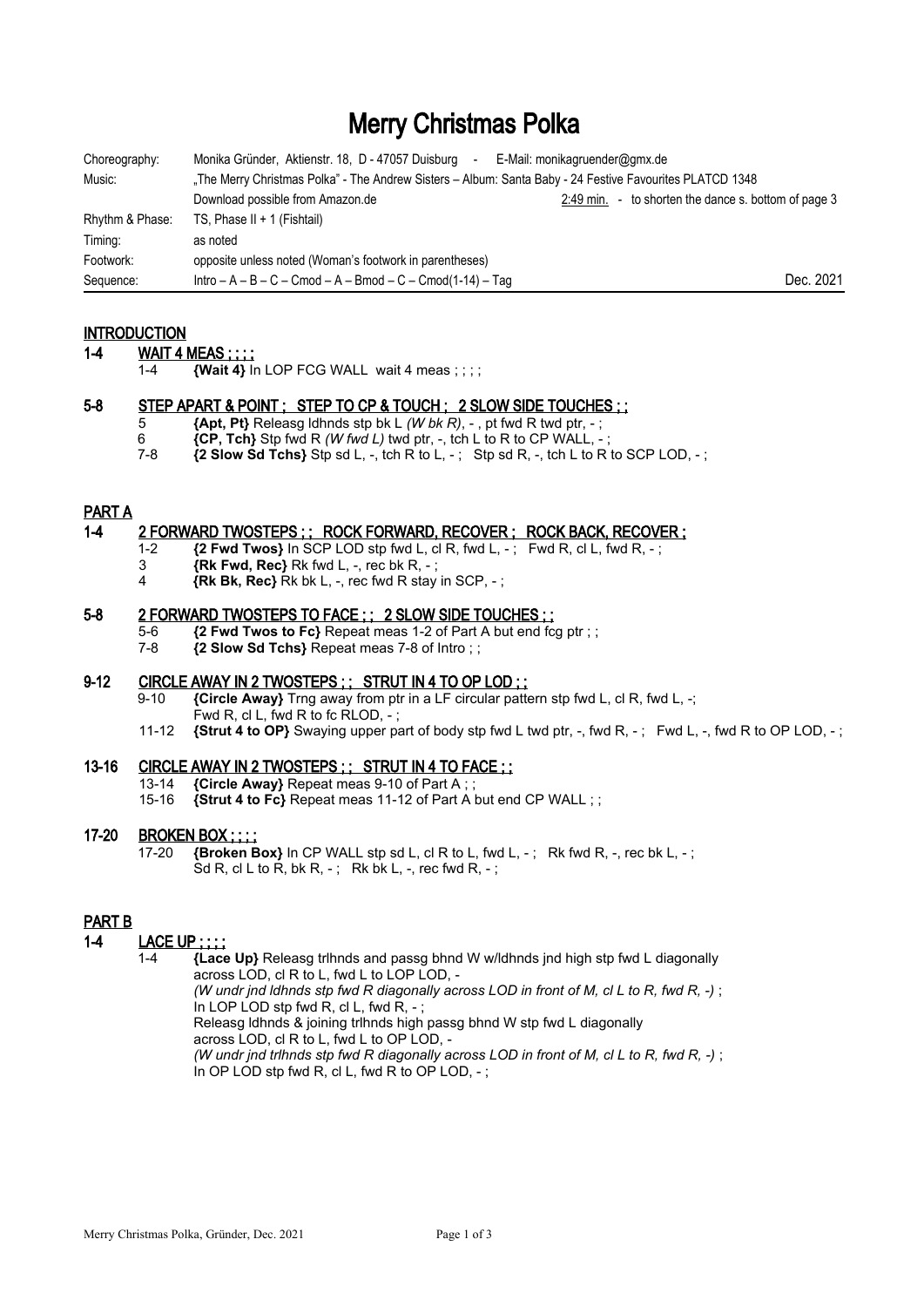## 5-8 BASKETBALL TURN TO SCP ; ; 2 FORWARD TWOSTEPS ; ;

- 5-6 **{Bball Trn to SCP}** Rk fwd & sd L start trng RF leavg R ft pointed in plc, -, rec fwd R to fc RLOD, -; Stp fwd L cont trng RF, -, rec sd & fwd R to SCP LOD, - ;
- 7-8 **{2 Fwd Twos}** Repeat meas 1-2 of Part A ; ;

#### 9-12 LACE UP TO FACE ::::

9-12 **{Lace Up to Fc}** Repeat meas 1-4 of Part B but trn to fc ptr on the very last step ; ; ; ;

#### 13-16 OPEN VINE 4 ; ; 2 TURNING TWOSTEPS ; ;

- 13-14 **{Open Vine 4}** Stp sd L, -, XRib trng to LOP RLOD, -; Stp bk & sd L to fc, -, XRif to OP LOD, -; 15-16 *{2}* Trng Twos} Blendg to CP WALL stp sd L cl R to L sd L *(W sd R between ptr's feet)* pytg % R
- 15-16 **{2 Trng Twos}** Blendg to CP WALL stp sd L, cl R to L, sd L *(W sd R between ptr's feet)* pvtg ½ RF , ; Sd R, cl L, sd R between W's feet pytg RF to SCP LOD, -:

#### 17-18 TWIRL 2; WALK & FACE;

- 17 **{Twirl 2}** Stp sd L leadg W to twirl RF undr jnd ldhnds, -, thru & fwd R to SCP LOD,
	- *(W sd & fwd R start trng RF undr jnd ldhnds, -, bk & sd L trng RF to SCP LOD, -)* ;
- 18 **{Walk & Fc}** In SCP stp fwd L, -, thru R to BFLY WALL, ;

#### PART C

#### 1-4 FACE TO FACE ; BACK TO BACK ; OPEN VINE 4 ; ;

- 1 **{Fc-Fc}** In BFLY WALL stp sd L, cl R, releasg ldhnds sd L trng ½ LF to a back to back position, ;
- 2 **{Bk-Bk}** Stp sd R, cl L, sd R trng ½ RF to BFLY, ;
- 3-4 **{Open Vine 4}** Repeat meas 13-14 of Part B ; ;

#### 5-8 2 TURNING TWOSTEPS ; ; SLOW TWISTY VINE 4 ; ;

- 5-6 **{2 Trng Twos}** Repeat meas 15-16 of Part B but end Fc WALL ; ;
- 7-8 **{Slow Twist Vine 4}** Stp sd L, -, XRib *(W XLif)*, ;Stp sd L, -, XRif (W XLib), ;

#### 9-12 TRAVELING BOX WITH TWIRL ; ; ; ;

9-12 **{Trav Box to SCP}** Blendg to CP WALL stp sd L, cl R to L, fwd L, -; To RLOD fwd R leadg W to twirl<br>LF undr ind ldhnds. -. fwd L to BFLY. undr jnd ldhnds, -, fwd L to BFLY, -

*(W fwd L start trng LF undr jnd ldhnds, - , sd & bk R trng LF to fc ptr, -)* ;

 $\frac{1}{2}$  or  $\frac{1}{2}$  and  $\frac{1}{2}$  and  $\frac{1}{2}$  in the function of  $\frac{1}{2}$  or  $\frac{1}{2}$  and  $\frac{1}{2}$  and  $\frac{1}{2}$  is  $\frac{1}{2}$  is  $\frac{1}{2}$  is  $\frac{1}{2}$  is  $\frac{1}{2}$  is  $\frac{1}{2}$  is  $\frac{1}{2}$  is  $\frac{1}{2}$  is  $\frac{1}{$ 

## 13-16 2 TURNING TWOSTEPS ; ; TWIRL 2 ; WALK & FACE ;

- 13-14 **{2 Trng Twos}** Repeat meas 15-16 of Part B ; ;
- 15 **{Twirl 2}** Repeat meas 17 of Part B ;
- 16 **{Walk & Fc}** Repeat meas 18 of Part B ;

#### **PART CMOD**

1-4 FACE TO FACE ; BACK TO BACK ; OPEN VINE 4 ; ; Repeat meas 1-4 of Part C;;;;

#### 5-8 2 TURNING TWOSTEPS ; ; SLOW TWISTY VINE 4 ; ;

Repeat meas 5-8 of Part C;;;;

#### 9-12 BASKETBALL TURN TO SCP ; ; WALK & PICKUP ; WALK TO BJO & CHECK ;

- 9-10 **{Bball Trn}** Repeat meas 5-6 of Part B ; ;
- 11 **{Walk & PU}** In SCP LOD stp fwd L, -, fwd R leadg W to trn LF to CP LOD, -
- *(W stp fwd R, -, fwd L trng LF to fc ptr, )* ;
- 12 **{Walk to BJO & Ck}** In CP LOD stp fwd L outsd ptr, -, fwd R outsd ptr to BJO LOD ckg motion, ;

## 13-17 FISHTAIL ; WALK & FACE ; 2 SLOW SIDE TOUCHES TO SCP ; ;

- 13 **{Fishtail}** In BJO LOD XLib, stp sm sd R trng slightly RF, fwd L, XRib trng slighty LF ;
- 14 **{Walk & Fc}** In BJO stp fwd L, -, fwd R trng to CP WALL, ;
- 15-16 **{2 Slow Sd Tchs}** Repeat meas 7-8 of Intro ; ;